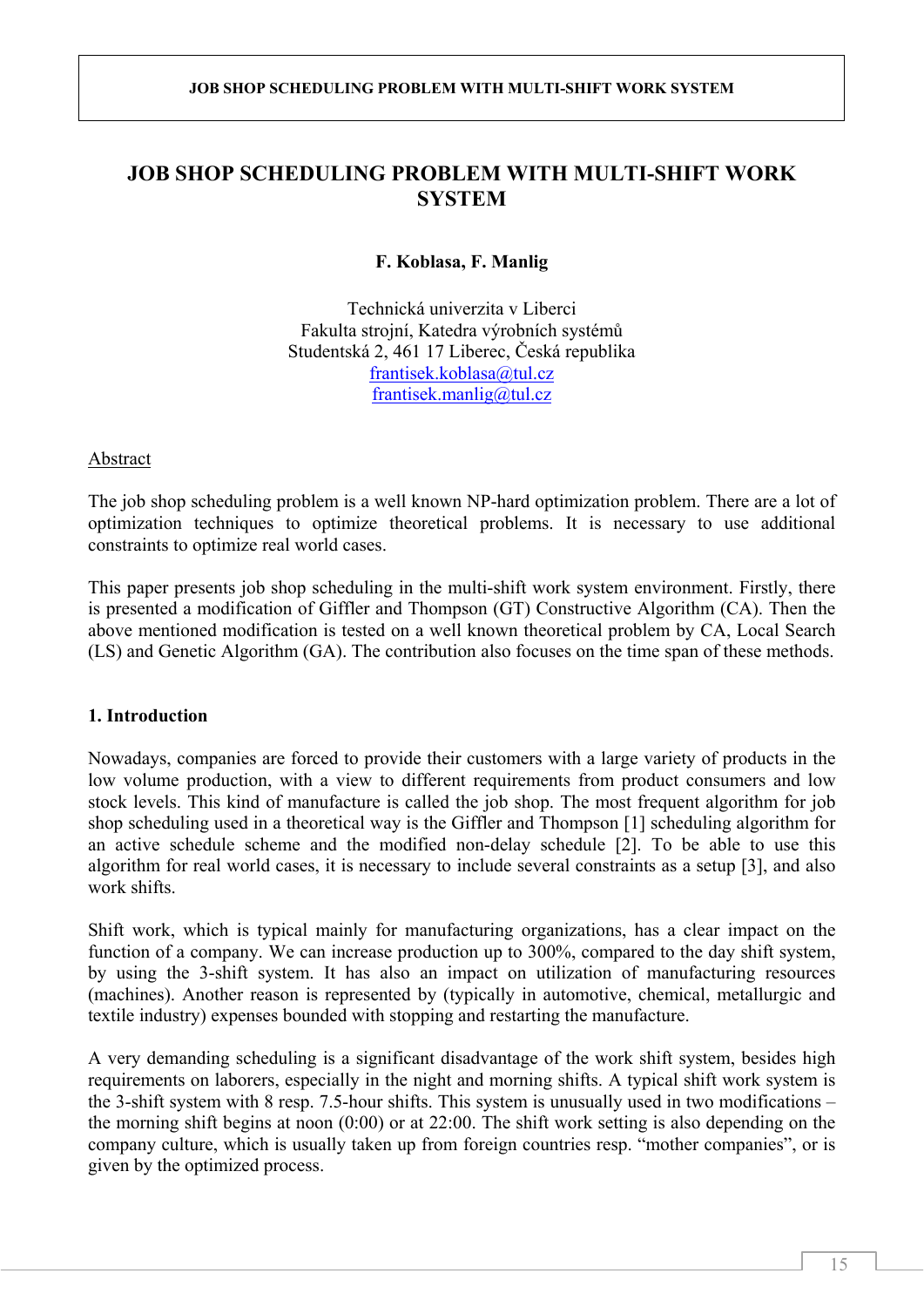## **2. The Constructive Algorithm for the multi-shift work system**

The above mentioned Giffler and Thompson algorithm for the active (non-delay) schedule is based on the scheduling operation one by one. It is searching through available operations for further alternatives with the earliest ending (starting) time. These times are usually influenced by constraints as setup times [4].

In the matter of single setup times the constructing solution is very easy. The only thing that we do is simply sum up the setup time with the processing time to get the overall time that the job will occupy. So we need only additional information about the setup time length respecting the job and machine, same as in the process time.

Pass-setup is possible when we can make setup without completing the preceding job (Figure 1). This is usually possible thanks to the setup tools, jigs, standard parts etc. The goal is to make an account of the unused time on the machine minimizing makespan, total flow time, total weighted flow time, etc. The key thing considering the Giffler and Thompson algorithm is to set a correct starting time of both the setup and process. For this we need to gather information about the available machine starting and ending times of the preceding job [5].



#### **Figure 1: Gantt chart with pass-setup**

The starting and ending time of the operation is also influenced by the shift work system. To test the shift work modification we use the classical job shop problem FT10 [6], which was already modified – for every job there has to be a pass setup with 50 time units. The shift work modification has to take into account the additional information about the machines as:

- The shift system
- The number of shifts in a day
- The duration of shifts
- The duration of breaks
- The beginning of the first shift

The FT10 model is then modified as shown in table 1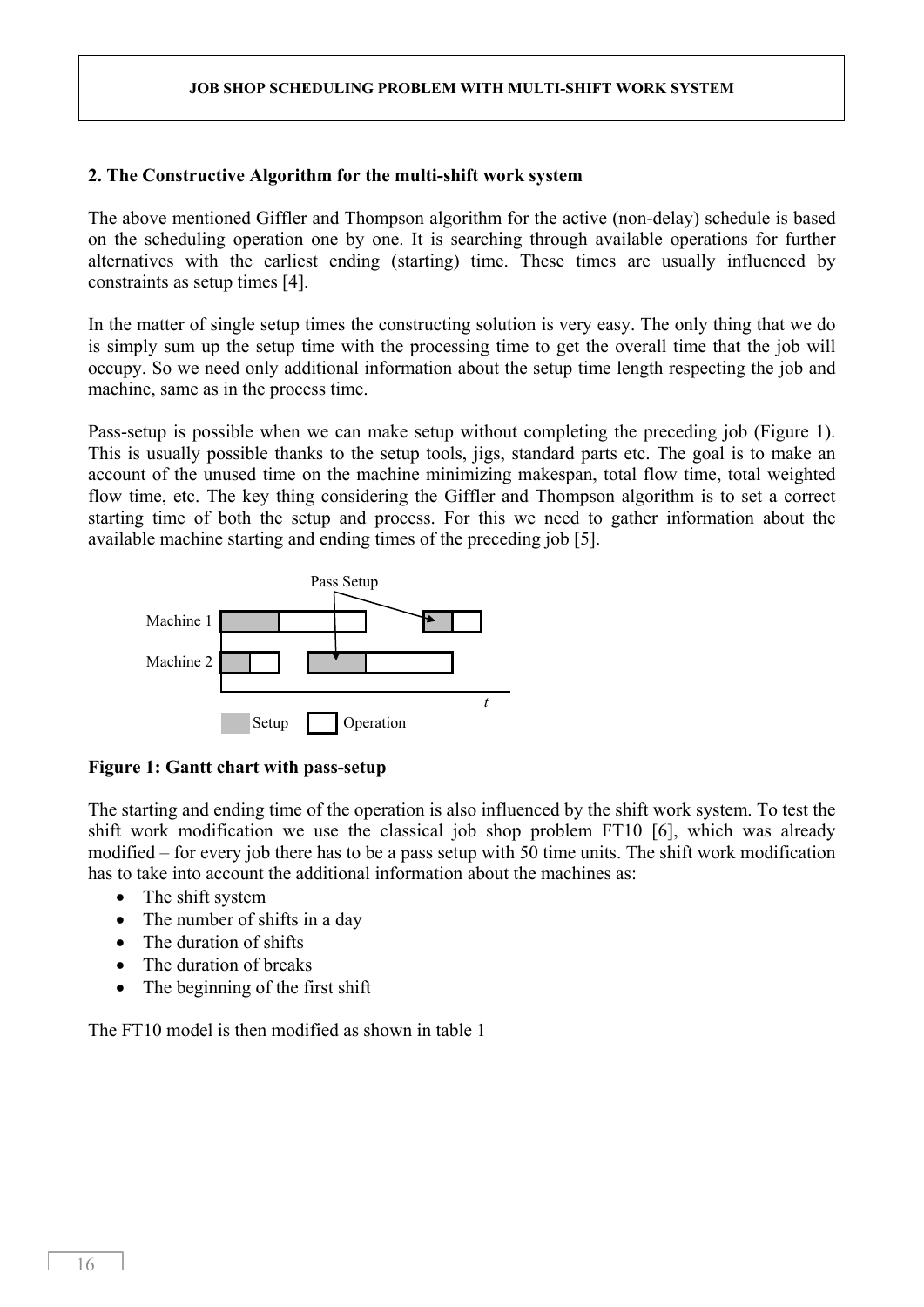| Machine | N. of avaiable | Shift duration | Break duration       | Shift system | Begining of 1st |
|---------|----------------|----------------|----------------------|--------------|-----------------|
|         | shifts         | min            | $\lceil \min \rceil$ |              | shift           |
|         |                | 720            | 30                   | 2            | 22:00           |
|         | 2              | 720            | 30                   | 2            | 22:00           |
| 2       |                | 480            | 30                   | 3            | 22:00           |
| 3       | $\overline{2}$ | 480            | 30                   | 3            | 22:00           |
| 4       | 3              | 480            | 30                   | 3            | 22:00           |
|         |                | 480            | 30                   | 3            | 22:00           |
| 6       | 2              | 480            | 30                   | 3            | 22:00           |
| 7       | 3              | 480            | 30                   | 3            | 22:00           |
| 8       |                | 480            | 30                   | 3            | 22:00           |
| 9       | $\overline{2}$ | 480            | 30                   | 3            | 22:00           |

## **Table 1 Shift work modification**

Shift work algorithm (figure 2) consists of three main parts. The first part contains the procedure to get the relatively earliest staring time of both the job (operation) and the earliest available time on the machine. The absolute times are updated simultaneously. These times have to respect (they can not start in) both breaks and the idle shift (the shift where the machine is idle). The algorithm is right shifting - looking for the first further feasible date of these times.

The second part has to modify the relative starting time, which is influenced by the shifts, breaks, relative starting time, the earliest starting time on the machine and the setup time. This model includes the before mentioned pass-setup. So the earliest start of the setup is when the machine is available. The earliest time of setup end could be at the end time of the precedence job (the earliest starting time of the job). These times are already modified in the first part of the algorithm. The algorithm is now left shifting (finding an earlier possible start of the operation) the starting time of the setup, controlling length of the setup time and the earliest starting time on the machine. The algorithm simply shifts the start of the operation till the earliest starting time on the machine is reached or the setup time is "depleted". The setup time is reduced by the available time, ignoring the idle shifts and breaks. The overall starting time of the setup is set.

The setup time and process time of the operation is iteratively added to the starting time to obtain the end time of the setup in the third part of the algorithm. The procedure first checks if the relative starting time extended by the setup is longer than the available time given by the shift system. In the case that it is longer, the end of the setup is prolonged by the time that remains to the beginning of the next shift break and by the idle shifts that follow (respecting the shift work system). The setup is reduced only by the remaining time to the beginning of the next shift.

If the relative starting time prolonged by the setup is not longer than the available time during the shift, the setup is simply added to the relative starting time to get the ending time of the setup.

The procedure of adding the processing time is the same as for the setup time using the end of the setup as the starting time of the operation.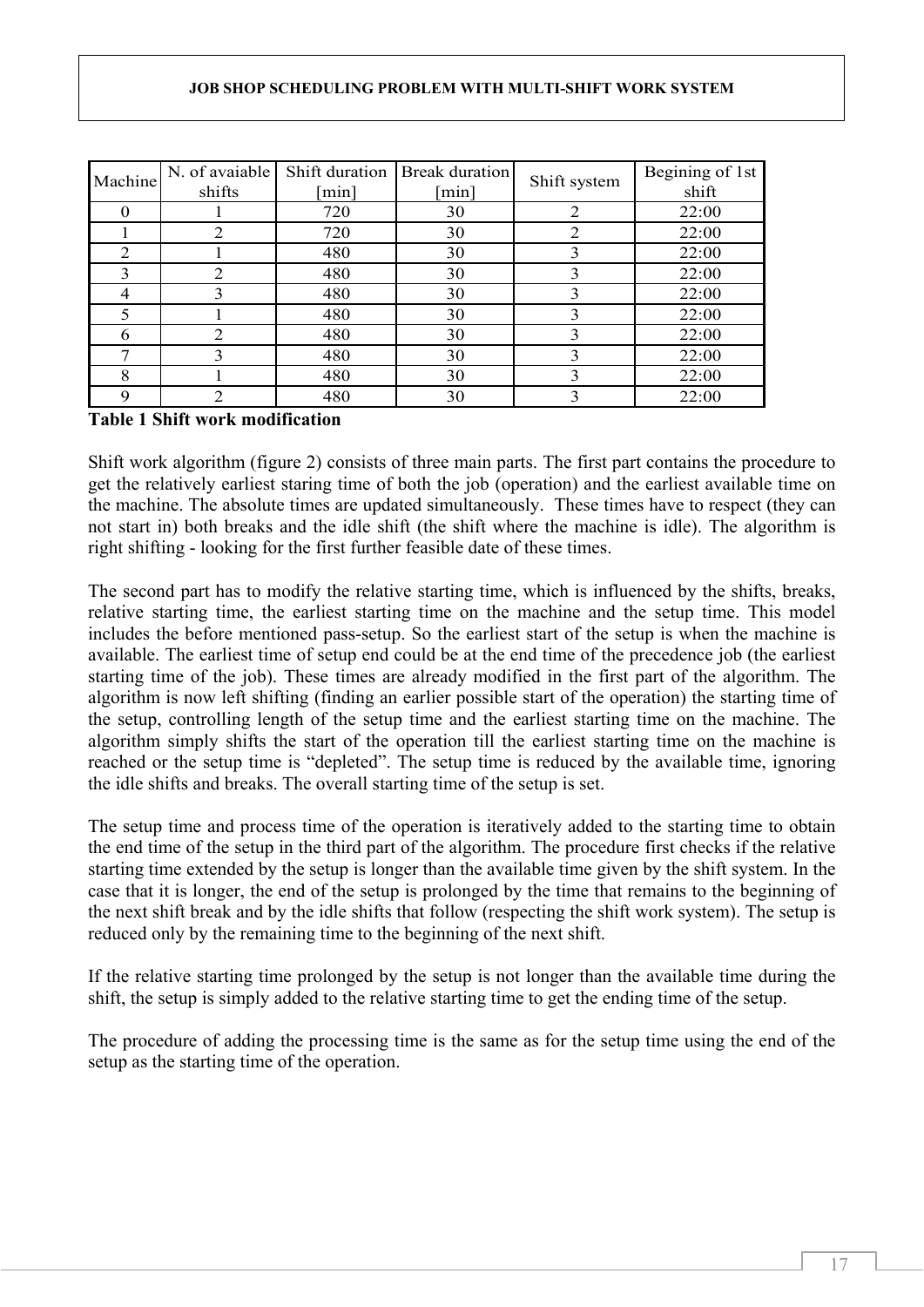The algorithm is generally working with these main types of data:

- $e_t$  absolute starting time of operation (e.g. 22:30 1.1.2009)
- $e_{tr}$  relative starting time of operation in selected time units (e.g. 30 [min])
- $\bullet$  f<sub>t</sub> absolute ending time of operation
- $\bullet$  f<sub>tr</sub> relative ending time of operation
- $o_k$  selected operation
- $\bullet$  p<sub>k</sub> processing time of  $o_k$
- $se_k$  setup time of  $o_k$
- $\bullet$  m<sub>k</sub> machine required by  $o_k$
- $m_t$  absolute earliest possible starting time on machine which is required by  $o_k$
- $m_{tr}$  relative earliest possible starting time on machine which is required by  $o_k$
- $\bullet$  sf<sub>t</sub> shift duration
- $br_t$  break duration
- $\bullet$  br<sub>te</sub> duration of summed breaks and idle shifts, which are upcoming; depends on shift system
- $\text{sf}_{\text{tn}}$  relative number of selected time shift ( e.g. 1<sup>st</sup> used for e<sub>tr , m<sub>tr</sub>)</sub>
- $\text{sft}_{\text{m}}\{\}$  available shift on machine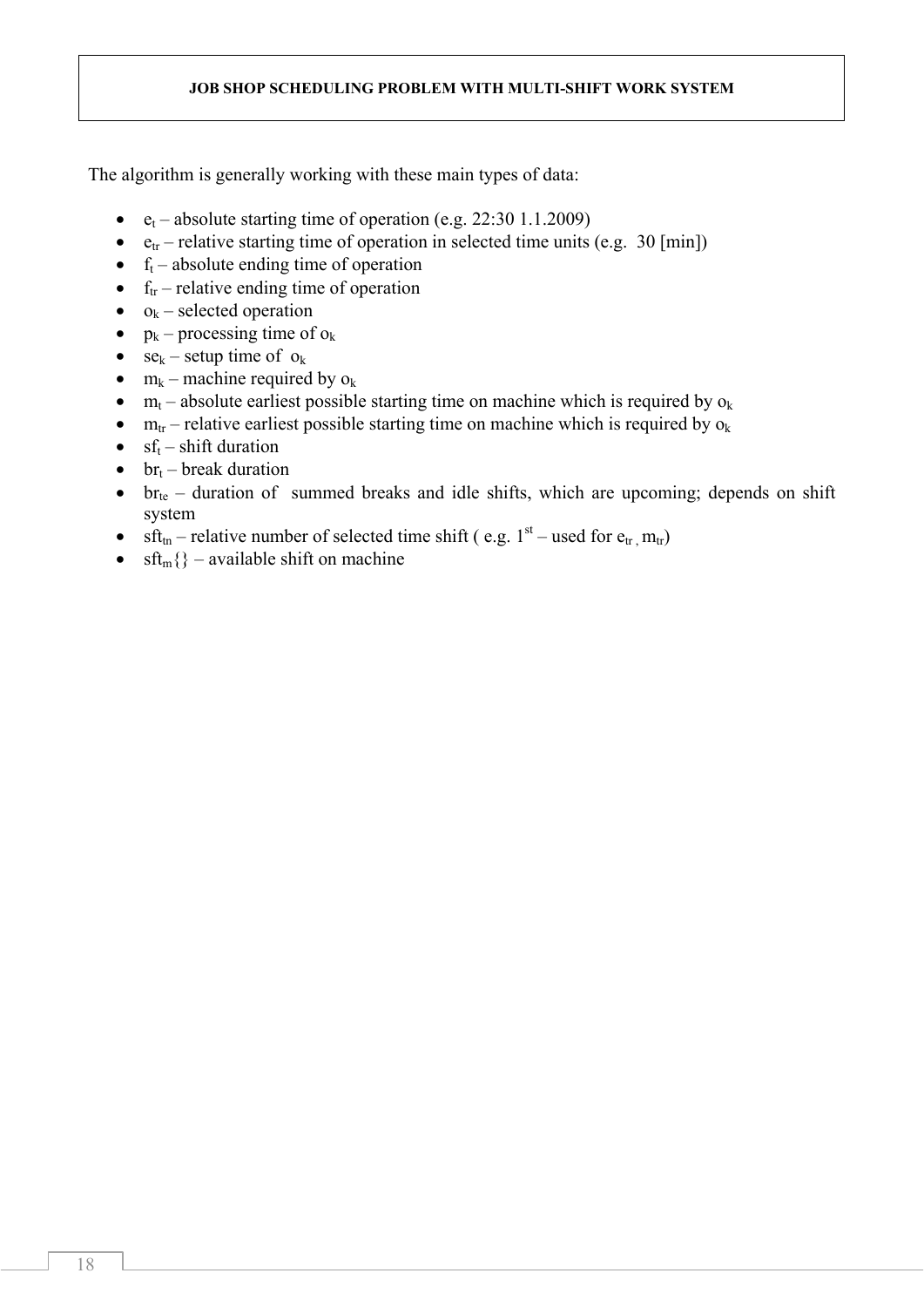

**Figure 2: General scheme of shift work algorithm**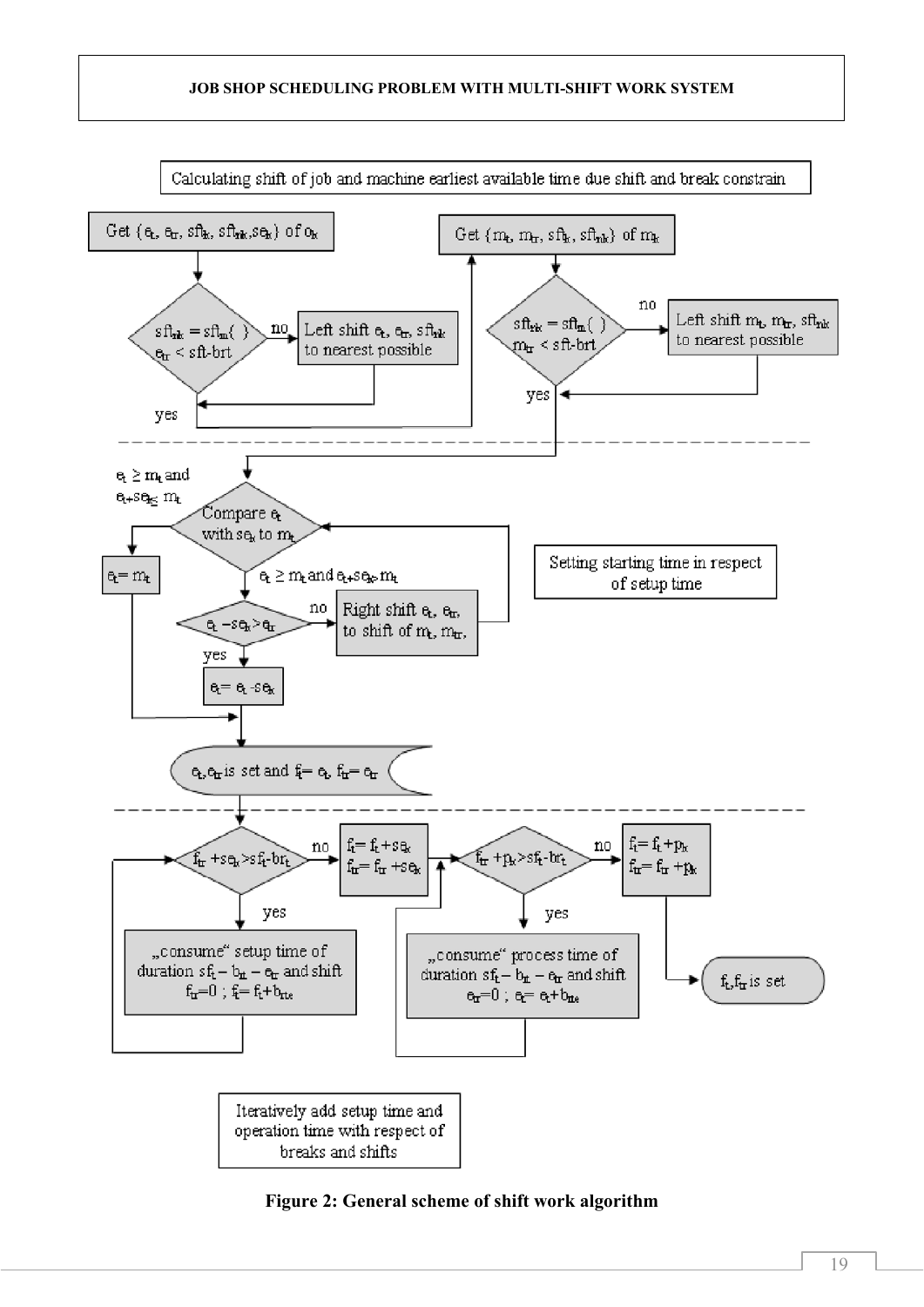## **3. Testing efficiency of the shift work scheme**

We have chosen the modified FT10 theoretical problem, as described before, to test efficiency and effectiveness of the shift work scheme used in the GT algorithm. Every modification (constraint) as setup, pass setup and shift work influences not only effectiveness (reaching optimum solution) of the following optimization methods, but also efficiency (time span required for constructing schedule) of the constructive algorithm. We use constructive algorithm, Local search and Genetic algorithm with these settings:

General

o Schemes:

- Active schedule scheme  $(A)$
- Non delay schedule scheme (ND)
- Constructive algorithm  $(CA)$ 
	- o Priority rules [7]:
		- Shorter processing time (SPT)
		- $\bullet$  Most work remaining (MWKR)
- Local search (LS)
	- o Ending condition: There is no better solution than previous in the new neighborhood.
	- o Neighborhood : Single swap [8]
	- o Initial solution : Given from CA using SPT and MWKR
	- Genetic algorithm (GA) with chromosome correction
		- o Population size: 100
		- o Generations: 100
		- o Parent selection : Roulette wheel
		- o Crossover: Job based crossover (JOX)
		- o Crossover coeff.: 0.6
		- o Challenge strategy: Elite
		- o Mutation: Clone control [9]

The test includes the measuring of the time span required to construct the schedule and optimization to compare results with (table 2) and without (table 3) shift work scheme. The optimality of the schedule is compared thanks to the time (time units) of completion of all jobs – makespan.

| Without shift work |             |      |                                  |                |  |  |  |  |
|--------------------|-------------|------|----------------------------------|----------------|--|--|--|--|
| Method             | Rule        |      | Active s. Non delay s. Time span |                |  |  |  |  |
| CA                 | <b>SPT</b>  | 1840 | 1855                             | s <            |  |  |  |  |
|                    | <b>MWKR</b> | 1937 | 1867                             | $\prec$<br>S.  |  |  |  |  |
| LS                 | <b>SPT</b>  | 1827 | 1828                             | 2 s<br>$\prec$ |  |  |  |  |
|                    | <b>MWKR</b> | 1907 | 1863                             | 2s             |  |  |  |  |
| GA                 |             | 1537 | 1564                             | 620 s          |  |  |  |  |

**Table 2 Makespan and time span comparison of CA, LS and GA without using shift work scheme.**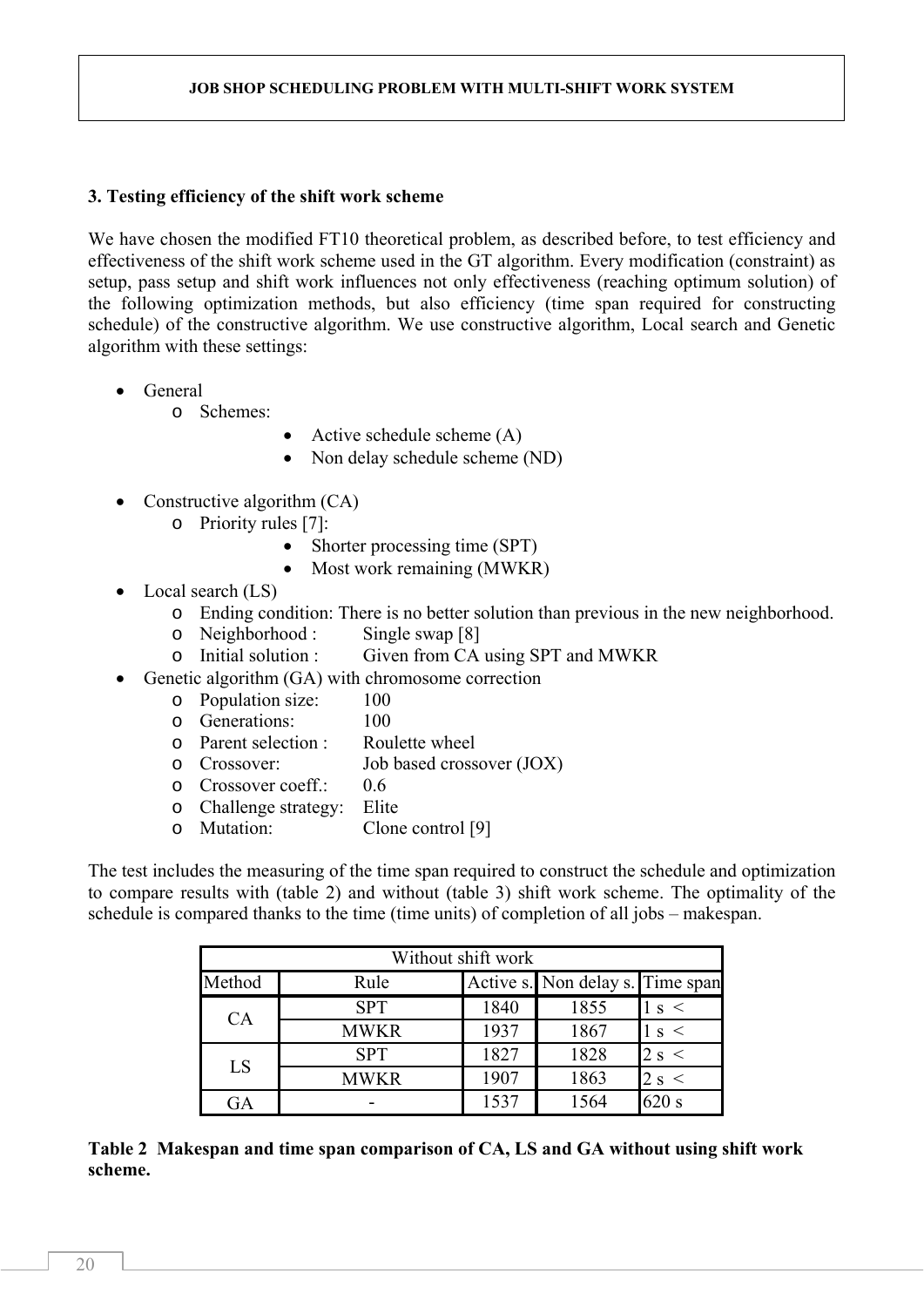| With shift work |             |      |                                  |                         |  |  |  |
|-----------------|-------------|------|----------------------------------|-------------------------|--|--|--|
| Method          | Rule        |      | Active s. Non delay s. Time span |                         |  |  |  |
| CA              | <b>SPT</b>  | 4700 | 4744                             | $\prec$<br>S            |  |  |  |
|                 | <b>MWKR</b> | 4541 | 4609                             | $\,<\,$<br><sup>S</sup> |  |  |  |
| LS              | <b>SPT</b>  | 4591 | 4744                             | 2 s <                   |  |  |  |
|                 | <b>MWKR</b> | 4541 | 4609                             | 2s<br>$\prec$           |  |  |  |
| GA              |             | 3404 | 3440                             | 660 s                   |  |  |  |

## **Table 3 Makespan and time span comparison of CA, LS and GA with using shift work scheme**

Comparing results we can assume several interesting things. We can see that using priority rules, we will get different results (in the view which is better). SPT rule using the active schedule scheme gives us the best result when we don't use shift work, but in the same model considering this constraint is one of the worse.

A local search with a single swap scheme was sufficient to optimize the schedule in the case of the model without any shift work constraint; but in the case of using this constraint an initial solution was too strong local optimum for this scheme.

The genetic algorithm was successful in both models. GA improves makespan in comparison with the best results from CA and LS significantly. Considering the scheme without the shift work, GA reduces makespan by 19% in an active schedule scheme and 16% in non delay schedule scheme. Considering shifts GA improves makespan approximately by 25% in both schedule schemes.

The time span of optimization is one of the most important criteria in the real world cases. As results showed, Shift work algorithm increases the time span by 6%. This increase is less than we expected, but we shall consider that testing the model was relatively small-scale and in the case of bigger problems can be more significant.

## **4. Conclusion**

Inclusion of constraints as the setup and the shifts is very important to get an accurate schedule of the real process in the companies. Knowing that every other constraint than the technological order will increase the computation time of the schedule construct and following optimization, we must carefully analyze which, constraint is important and which not. Result show that the shift work constraint has had a great impact not only in the case of a greater makespan but also on the used priority rule, knowing that today's ERP/APS systems are used usually as only a one priority rule for scheduling.

Further investigation will focus on transportation constraint, together with testing of this constraint on modified theoretical and real case model.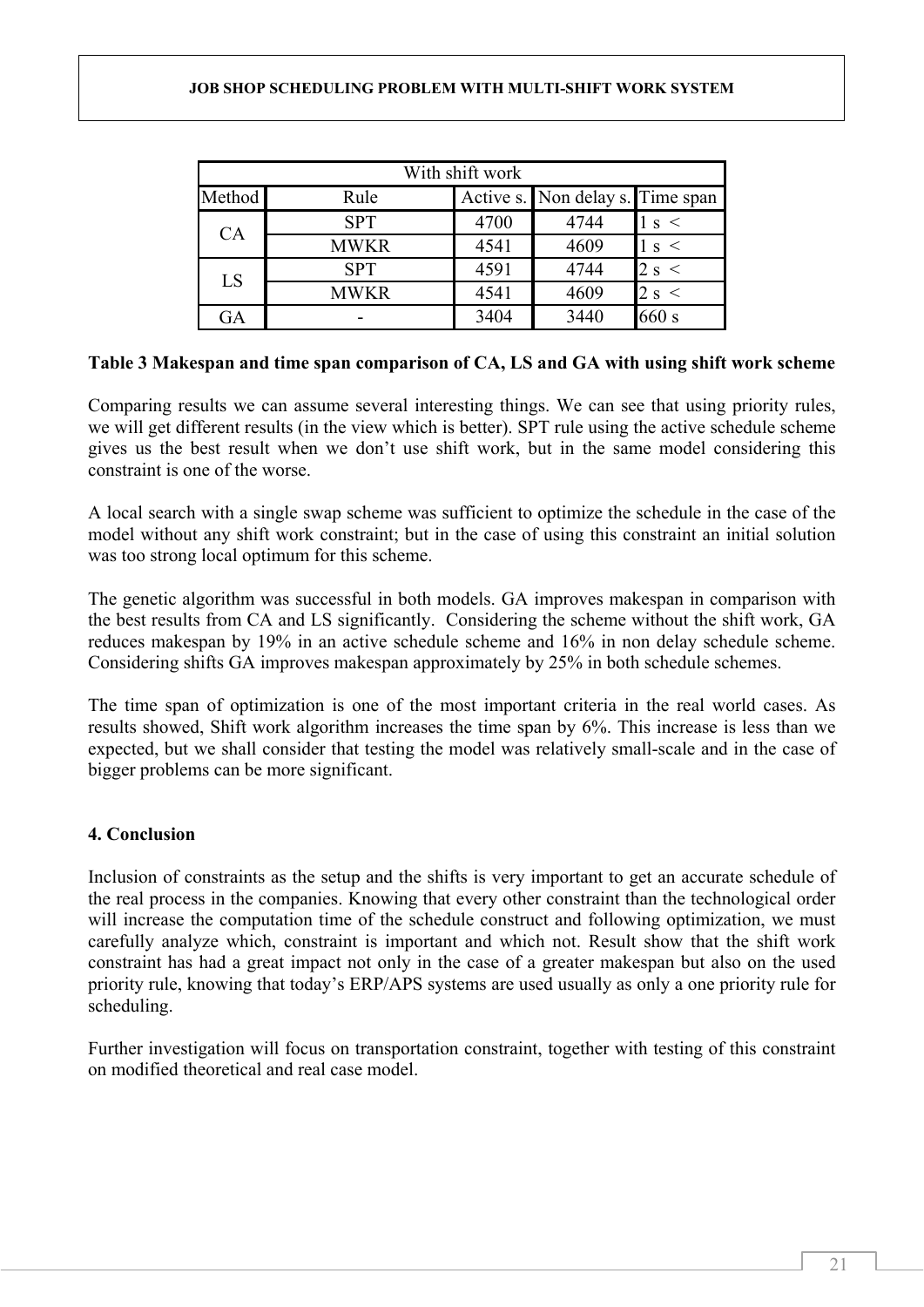### Literature:

- [1] Giffler B., Thompson G.: Algorithms for Solving Production Scheduling Problems. European Journal of Operational Research, 1960, vol. 8, pp. 487-503
- [2] French, S.: Sequencing and Scheduling: An Introduction to the Mathematics of the Jobshop. Ellis Horwood limited, West Sussex, England 1982, ISBN 0-470-272
- [3] Artigues C., Lopez P., Ayache P. D.: Schedule Generation Schemes for the Job-Shop Problem with Sequence-Dependent Setup Times: Dominance Properties and Computational Analysis Annals of Operations Research, Volume 138, Number 1, September 2005 , pp. 21- 52(32), Springer
- [4] Vinod V., Sridharan R.: Scheduling a dynamic job shop production system with sequencedependent setups: An experimental study Source, Robotics and Computer-Integrated Manufacturing archive, Volume 24 , Issue 3 (June 2008) Pages 435-449 ISSN:0736-5845
- [5] Koblasa F.: Modified Giffler and Thompson algorithm for setup and pass-setup constrain. Proceedings of 3rd international conference "Výrobní systémy dnes a zítra 2008". Liberec 27-28.11 November 2008. ISBN 978-80-7372-416-0.
- [6] Fisher H., Thompson G.L.: Probabilistic learning combinations of local job-shop scheduling rules", J.F. Muth, G.L. Thompson (eds.), Industrial Scheduling, Prentice Hall, Englewood Cliffs, New Jersey, 225-251., 1963
- [7] Panwalkar S.S., Iskander W.: A survey of scheduling rules. Operations Research, Vol. 25, No.1, 45-60, 1977
- [8] Koblasa F., Dias L.S., Oliveira J.A., Pereira G. : Heuristic Approach as a way to Improve Scheduling in ERP/APS Systems. Proceedings of 15th European Concurrent Engineering Conference (ECEC2008). Eds. A. Brito and J.M. Teixeira, 47-51, Porto April 2008. EUROSIS-ETI Publication. ISBN 978-9077381-399-7. (All EUROSIS Proceedings are ISI-Thomson and INSPEC referenced)
- [9] Koblasa F., Dias L.S., Oliveira J.A.: Scheduling Optimization Using Local Search and Genetic Algorithm. "Vědecká pojednání" XIV / 2008, ACC Journal, ISBN 978-80-7372- 379-8, ISSN 1801-1128, č. publikace: 55-083-08, čj. RE 106/08, Technická univerzita v Liberci

Doručeno redakci: 14. 4. 2009 Recenzováno: 16. 6. 2009 Schváleno k publikování: 23. 6. 2009